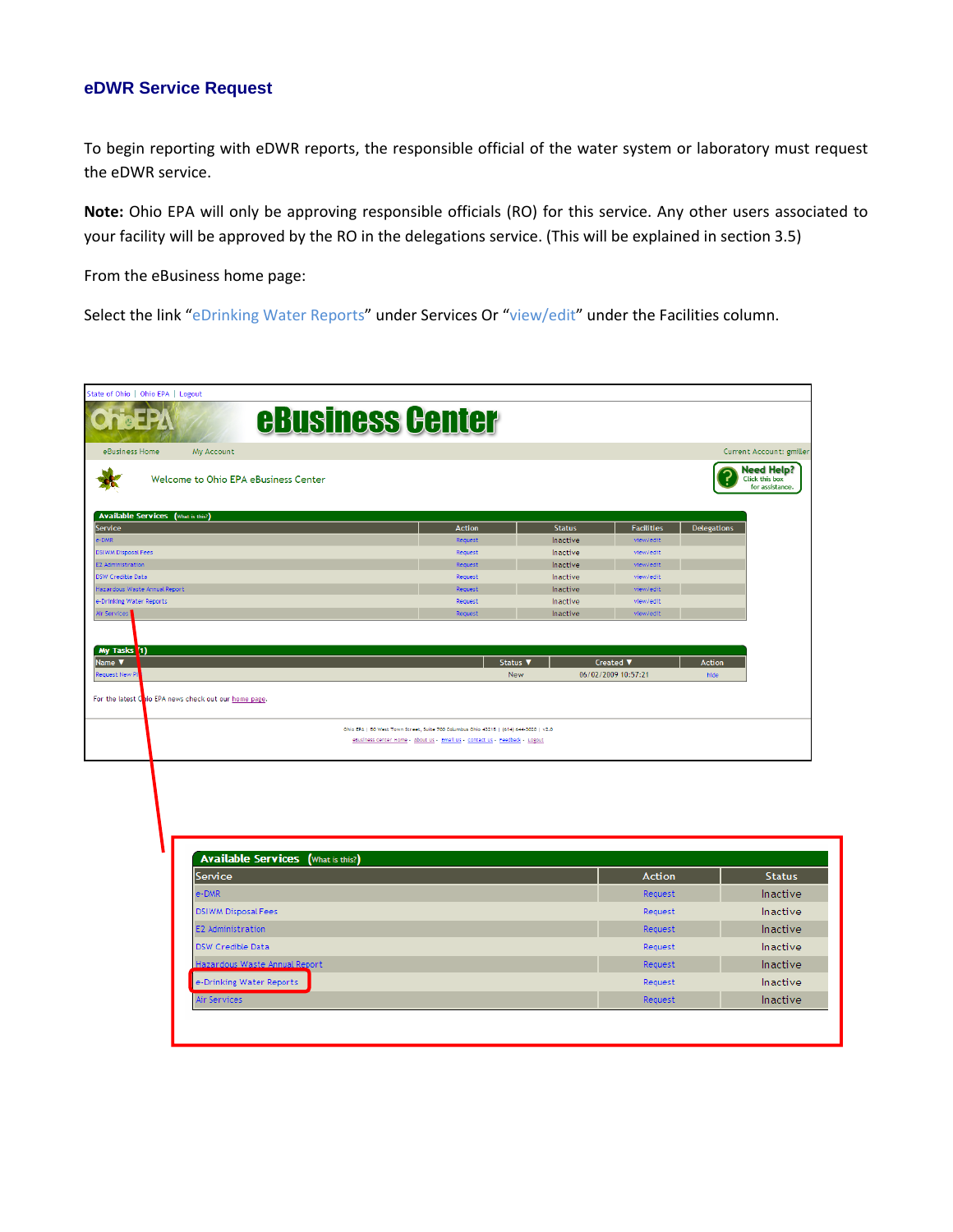This will load the Facility Selection and Service Management page.

| <b>Facility Selection and Service Management</b>                                                                                                                                                                                                                                                                                                                                                                                                                                                                                                                                                                                                           |  |  |  |  |  |
|------------------------------------------------------------------------------------------------------------------------------------------------------------------------------------------------------------------------------------------------------------------------------------------------------------------------------------------------------------------------------------------------------------------------------------------------------------------------------------------------------------------------------------------------------------------------------------------------------------------------------------------------------------|--|--|--|--|--|
| Select and Manage Facilities Associated with Your Service                                                                                                                                                                                                                                                                                                                                                                                                                                                                                                                                                                                                  |  |  |  |  |  |
| Please select a facility from the list below. If you do not see the facility you want in the list, you may need to add a facility to your service profile by dicking<br>"Add Facility" below. Repeat for each additional facilities you wish to add. Once you have added one or more facilities, dick 'Request Service' to submit your<br>request. Note: If you have been delegated access to a facility, but do not see an active link to the facility below, this is an indication that access to the<br>facility for this service requires a PIN. You will be granted access to the listed facility once you have completed the PIN activation process. |  |  |  |  |  |
| Note to e-Drinking Water Report users: The first step in activating the e-Drinking Water Reports (eDWR) service is to associate it with one or more Public<br>Water Systems (PWS) and/or Laboratories. To add a PWS and/or Laboratory for use with eDWR, please CLICK the "Add Facility" button below. This will allow<br>you to search for the PWS and/or Laboratory you wish to be associated to for this service.                                                                                                                                                                                                                                       |  |  |  |  |  |
| If you already have a PWS and/or Laboratory associated to this service, you will see it in the listing below. If you wish to add another PWS or Laboratory to<br>this service, CLICK the "Add Facility" button.                                                                                                                                                                                                                                                                                                                                                                                                                                            |  |  |  |  |  |
| Authorization to use e-Drinking Water Reports (eDWR) is only granted to Responsible Officials (RO) of a Public Water System (PWS) or Laboratory. The RO<br>can delegate rights (submit or prepare) to additional eBusiness Center accounts/users as they deem necessary. This can be done using the Delegation<br>Window once you have been approved for the eDWR service.                                                                                                                                                                                                                                                                                 |  |  |  |  |  |
| PLEASE NOTE: Ohio EPA will not grant the service to anyone other than an RO. The ROs will be responsible for managing all other service authorizations<br>using the Delegation Window. Additionally, your eBusiness Center Personal Identification Number (PIN) will be required to delegate this service to<br>additional users.                                                                                                                                                                                                                                                                                                                          |  |  |  |  |  |
| <b>Add Facility</b><br>Service: e-Drinking Water Reports                                                                                                                                                                                                                                                                                                                                                                                                                                                                                                                                                                                                   |  |  |  |  |  |
| <b>Facility Association Information</b>                                                                                                                                                                                                                                                                                                                                                                                                                                                                                                                                                                                                                    |  |  |  |  |  |
| <b>Facility Name</b><br><b>Regulatory Program ID</b><br><b>Agency Core ID</b><br><b>Request Status</b><br><b>Action</b>                                                                                                                                                                                                                                                                                                                                                                                                                                                                                                                                    |  |  |  |  |  |
| Cancel                                                                                                                                                                                                                                                                                                                                                                                                                                                                                                                                                                                                                                                     |  |  |  |  |  |

Select the "Add Facility" button to search for you specific Laboratory or Public Water System. In the Search Screen, search for your water system or laboratory by name, ID, address, etc….

| <b>Service Activation - Facility Search</b>                                                                                                                                                                                                                                                                                                                                                                                                                                                                                                                                                                                                                      |  |  |  |                                                                                       |                 |  |
|------------------------------------------------------------------------------------------------------------------------------------------------------------------------------------------------------------------------------------------------------------------------------------------------------------------------------------------------------------------------------------------------------------------------------------------------------------------------------------------------------------------------------------------------------------------------------------------------------------------------------------------------------------------|--|--|--|---------------------------------------------------------------------------------------|-----------------|--|
| <b>Facility Search Criteria</b>                                                                                                                                                                                                                                                                                                                                                                                                                                                                                                                                                                                                                                  |  |  |  |                                                                                       |                 |  |
| Use this search to locate a PWS and/or Laboratory for association. The search uses "contains" logic. For example, if the PWS is "Redbrick<br>PWS" you can enter "brick" in the "Name" field below. This will search for all PWSs or Laboratories with "brick" in the name.<br>Searching by the Regulatory Program ID, which is your PWS or Laboratory ID (e.g. OH1234567, BACTI-6789 or CHEM-1234), is the quickest<br>and most accurate way to find a match. A search by street name and county is also an efficient way to find potential matches. Try less<br>specific criteria if an initial search is not successful.<br>NOTE: Not all fields are required. |  |  |  |                                                                                       |                 |  |
| <b>Regulatory Program ID:</b>                                                                                                                                                                                                                                                                                                                                                                                                                                                                                                                                                                                                                                    |  |  |  | <b>PWS ID-OH0123456</b>                                                               |                 |  |
| <b>Agency Core ID:</b>                                                                                                                                                                                                                                                                                                                                                                                                                                                                                                                                                                                                                                           |  |  |  |                                                                                       |                 |  |
| Name:                                                                                                                                                                                                                                                                                                                                                                                                                                                                                                                                                                                                                                                            |  |  |  |                                                                                       |                 |  |
| Alias:                                                                                                                                                                                                                                                                                                                                                                                                                                                                                                                                                                                                                                                           |  |  |  | Please Note: For best results, enter only 1<br>or 2 criteria. See above text for best |                 |  |
| <b>Address Line 1:</b>                                                                                                                                                                                                                                                                                                                                                                                                                                                                                                                                                                                                                                           |  |  |  | criteria to use for this service. Click HERE for<br>additional help.                  |                 |  |
| <b>Address Line 2:</b>                                                                                                                                                                                                                                                                                                                                                                                                                                                                                                                                                                                                                                           |  |  |  |                                                                                       |                 |  |
| City:<br>County: <none></none>                                                                                                                                                                                                                                                                                                                                                                                                                                                                                                                                                                                                                                   |  |  |  |                                                                                       |                 |  |
| Zip:                                                                                                                                                                                                                                                                                                                                                                                                                                                                                                                                                                                                                                                             |  |  |  |                                                                                       |                 |  |
|                                                                                                                                                                                                                                                                                                                                                                                                                                                                                                                                                                                                                                                                  |  |  |  |                                                                                       |                 |  |
|                                                                                                                                                                                                                                                                                                                                                                                                                                                                                                                                                                                                                                                                  |  |  |  | Search                                                                                | Reset<br>Cancel |  |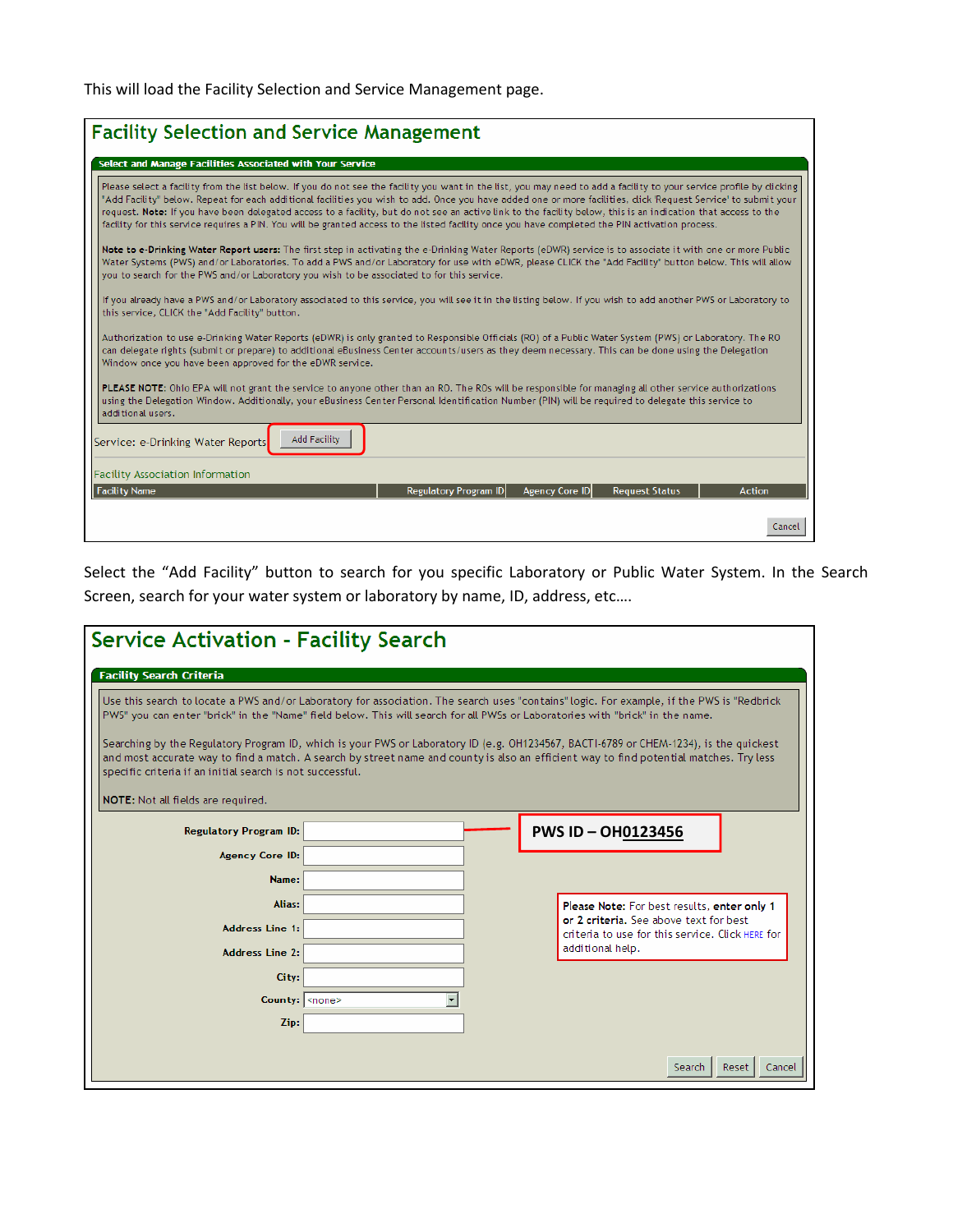| <b>Service Activation - Facility Search Results</b><br>Your search criteria returned 4 facilities.<br>To select a facility dick on the Agency Core ID. If more than one record for the same facility is found, select the one with the appropriate Agency Core ID and/or<br>Regulatory Program ID for the service you are applying for. |                                                   |                                                     |       |                                          |  |  |
|-----------------------------------------------------------------------------------------------------------------------------------------------------------------------------------------------------------------------------------------------------------------------------------------------------------------------------------------|---------------------------------------------------|-----------------------------------------------------|-------|------------------------------------------|--|--|
| Agency Core ID V                                                                                                                                                                                                                                                                                                                        | Name <b>V</b>                                     | <b>Address</b>                                      | Zip   | <b>Regulatory Program ID</b>             |  |  |
| 77231                                                                                                                                                                                                                                                                                                                                   | <b>Bowling Green City</b>                         | 304 N Church St<br><b>BOWLING GREEN OH</b>          | 43402 | $-$ OH8700311 (PWS)                      |  |  |
| 127868                                                                                                                                                                                                                                                                                                                                  | Bowling Green WTP Laboratory                      | 17549 West River Road<br>Bowling Green OH           | 43402 | - BACTI-80 (LABCE)<br>- CHEM-812 (LABCE) |  |  |
| 77516                                                                                                                                                                                                                                                                                                                                   | Jehovahs Witnesses - Bowling<br>Green PWS         | 10444 Bowling Green Rd E<br><b>BOWLING GREEN OH</b> | 43402 | - OH8747912 (PWS)                        |  |  |
| 77297                                                                                                                                                                                                                                                                                                                                   | Northwestern W & S-Bowling<br>Green Road West PWS | 1Courthouse Sq<br><b>BOWLING GREEN OH</b>           | 43402 | - OH8704003 (PWS)                        |  |  |

From the search results, select Agency Core ID Link for the correct PWS or Laboratory. Follow the prompts to add additional facilities or to complete the association.

| Add Facility<br>Service: e-Drinking Water Reports |                       |                |                       |                |
|---------------------------------------------------|-----------------------|----------------|-----------------------|----------------|
| <b>Facility Association Information</b>           |                       |                |                       |                |
| Facility Name                                     | Regulatory Program ID | Agency Core ID | <b>Request Status</b> | Action         |
| Bowling Green City (77231)                        |                       | 77231          | <b>NEW</b>            | remove         |
|                                                   |                       |                |                       | Next<br>Cancel |

| e-DWR Service Request        |                           |                                        |
|------------------------------|---------------------------|----------------------------------------|
| e-DWR Service Request        |                           |                                        |
| <b>Facility Associations</b> |                           |                                        |
| Facility ID                  | Facility                  | Certify/Submit                         |
| 77231                        | <b>Bowling Green City</b> | ⊽                                      |
|                              |                           |                                        |
|                              |                           | Submit e-DWR Service Request<br>Cancel |

Once the service request is complete a pdf file is generated for the hard copy request for service. Note – Click on the PDF icon or "Division of Drinking and Ground Water" link to open the form. This form must be signed and mailed back to the agency. In addition to the request form, the user must send a letter providing proof of relationship to the facility and that you are in a position responsible for reporting drinking water data.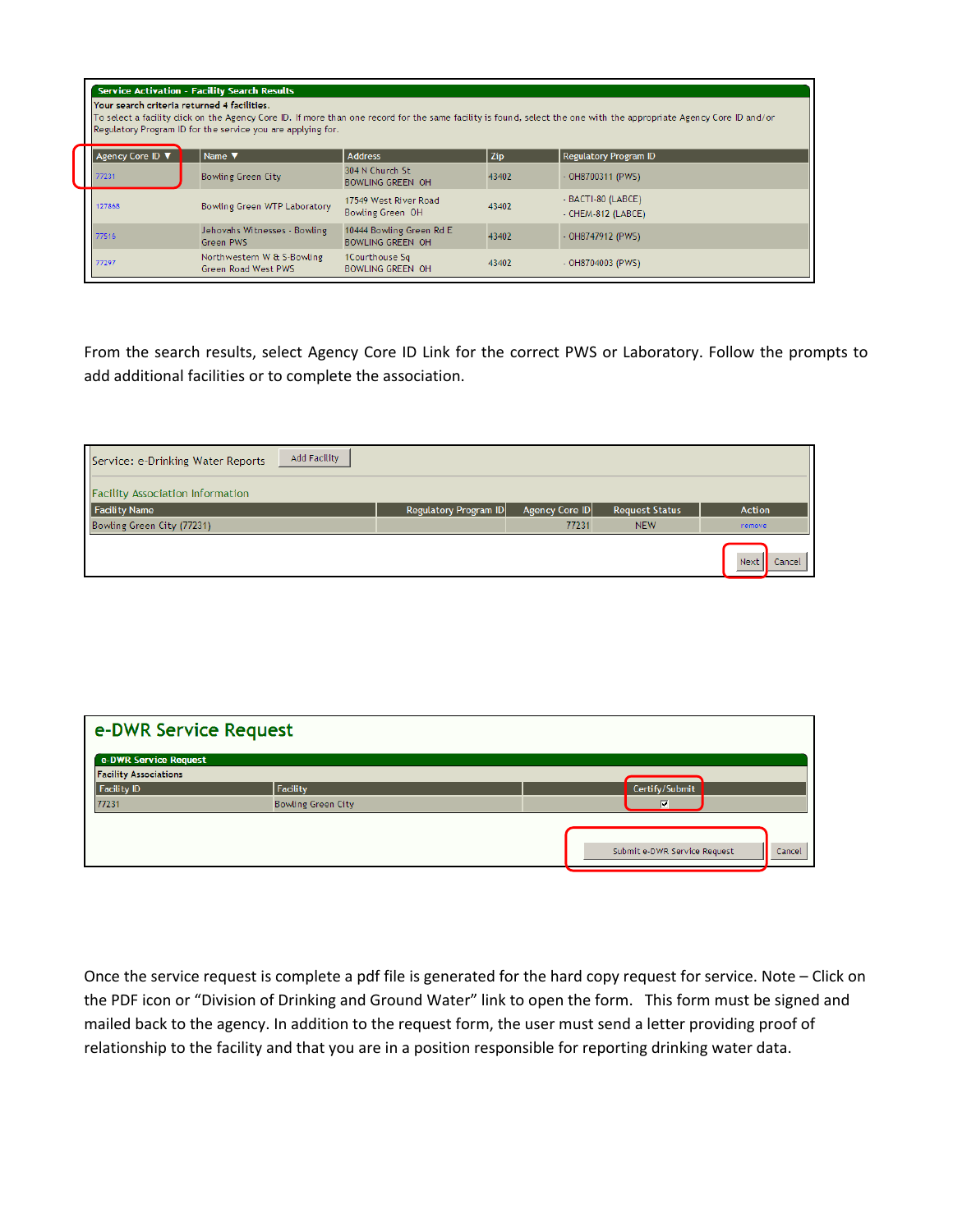# **Ohio EPA**

## **e-DWR Service Authorization**

# **To Submit Drinking Water Reports**

I, \_\_\_\_\_\_\_\_\_\_\_\_\_\_\_\_\_\_\_\_\_\_\_\_\_\_\_\_\_\_\_\_\_\_\_\_\_\_\_\_\_, (name, title) by my signature below, certify that at this time I am a Responsible Official and/or the Operator In Charge for the following facilities and affirm that I am authorized to submit Drinking Water Reports for:

### **Your PWS or Laboratory Name Address City**

I understand that Information submitted to Ohio EPA via e-DWR must be submitted by the Operator In Charge as defined in OAC rule 3745-83-01 for a public water system and/or OAC rule 3745-89-08 for a certified laboratory.

| User ID:XXX       | Company: | XXX. |
|-------------------|----------|------|
| Name: XXX         | Address: | XXX  |
| e-mail: XXX@XXXXX |          |      |

\_\_\_\_\_\_\_\_\_\_\_\_\_\_\_\_\_\_\_\_\_\_\_\_\_\_\_\_\_\_\_\_\_\_\_\_\_\_\_\_\_\_\_\_\_\_\_

\_\_\_\_\_\_\_\_\_\_\_\_\_\_\_\_\_\_\_\_\_\_\_\_\_\_\_\_\_\_\_\_\_\_\_\_\_\_\_\_\_\_\_\_\_\_\_

I certify under penalty of law that I have personally examined and am familiar with the information submitted herein, and I am aware that there are significant civil and criminal penalties for submitting false information, including the possibility of fine and imprisonment. I understand that this attestation of fact pertains to the implementation, oversight, and enforcement of a state or federal environmental program and must be true to the best of my knowledge.

**Signature** 

\_\_\_\_\_\_\_\_\_\_\_\_

**Title** 

Date